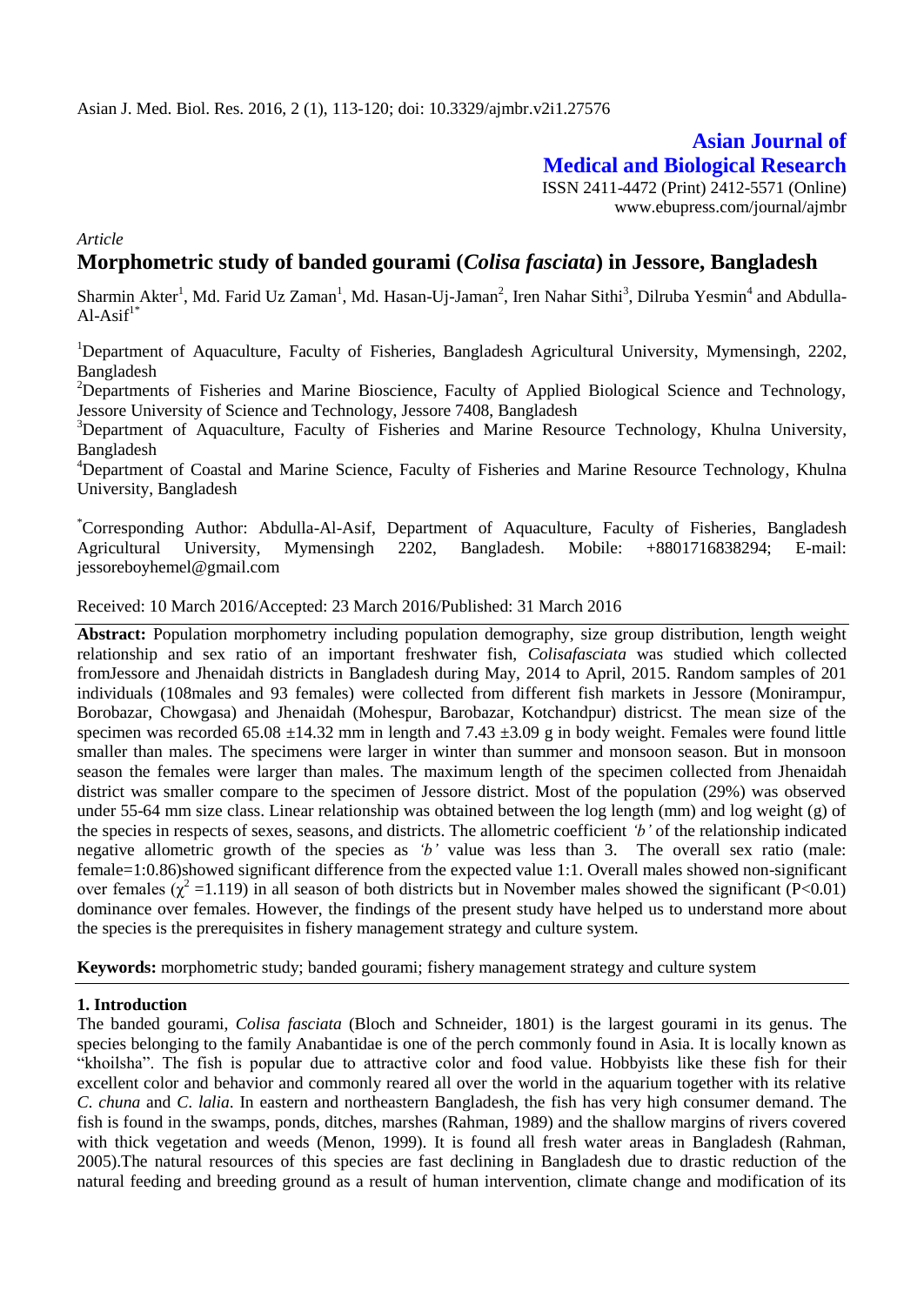Asian J. Med. Biol. Res. **2016**, 2 (1)

habitats. Themorphometry is a powerful tool to distinct the fish stock in order to describe the intraspecific diversity. The word morphometrics is derived from two Greek words: morph meaning shape or form and metron meaning measurement. Daly (1985) defined morphometrics as a measurement and quantitative analysis for morphology or shape. Generally, it is a method of extracting measurements from shape and in most cases it is applied to biological topics in the widest sense. Recently in our country Hossen *et al.,* 2014 studied on the effect of polyunsaturated fatty acids on gonadal maturation and spawning of *C. fasciata* and performance of different dietary lipids on growth indices and survival of *C. fasciata* fry. In India, Mitra *et al*. (2007) studied on biology and fishery of *C. fasciata*in a floodplain wetland of Ganga river basin. But in Bangladesh there is no such study on morphometry of the species. The present study was covered on the population demography, size group distribution, length weight relationship and sex ratio in order to have baseline information which may helpful to manage and conserve of *C. fasciata.*

# **2. Materials and Methods**

Khoilsa were collected randomly from six stations namely Monirampur(A1), Borobazar(A2), Chowgasa (A3) of Jessore district and Mohespur (B1), Barobazar (B2), Kotchandpur (B3) of Jhenaidah district (Figure 1). Samples were collected for a period of one year (May, 2014 to April, 2015) in each month of each station. Samples were taken from fish market and preserved in 10% formalin and brought back to laboratory of the department of Fisheries and Marine Bioscience, Jessore University of Science and Technology, Jessore for mormophometric measurements.



**Figure 1. Map showing the six sampling station (bold circle) of Jessore and Jhenaidah district in Bangladesh.**

# **2.1. Morphometric measurement**

The total length and standard length of the fish specimens was measured in mm by using slide calipers. After blotting off the excess water from their body, total body weight of the fishwas taken by an electric balance in gm (A & D company, Model: EK 1200i; Made in Japan).

# **2.2. Size frequency distribution**

A total of 201 specimens, ranging from 25 to 91.8 mm were randomly collected from the local fish markets of Jessore and Jhenidah district. The fishes were arranged into seven size group having 10 mm total length interval. Size frequency histogram was obtained by plotting frequency in percentage against different total length of both males and females of the two districts in different season.

# **2.3. Length-weight relationship**

The length-weight relationships of the collected specimens were estimated by the allometric formula,

# $W=a + bL$

Where, W is dependent variables (i.e., total body weight in g) and L in independent variables (i.e., total length in mm),a is the intercept of the regression and b is the regression coefficient (slope).

Parameters a and b of the length-weight relationship was estimated by linear regression analysis based on natural logarithms:

 $ln (W) = ln (a) + ln (L)$ 

Linear correlation coefficient, measures the strength and the direction of a linear relationship between two variables. The determined coefficient  $(r^2)$  was used as an indicator of the quality of the linear regressions (Scherrer, 1984).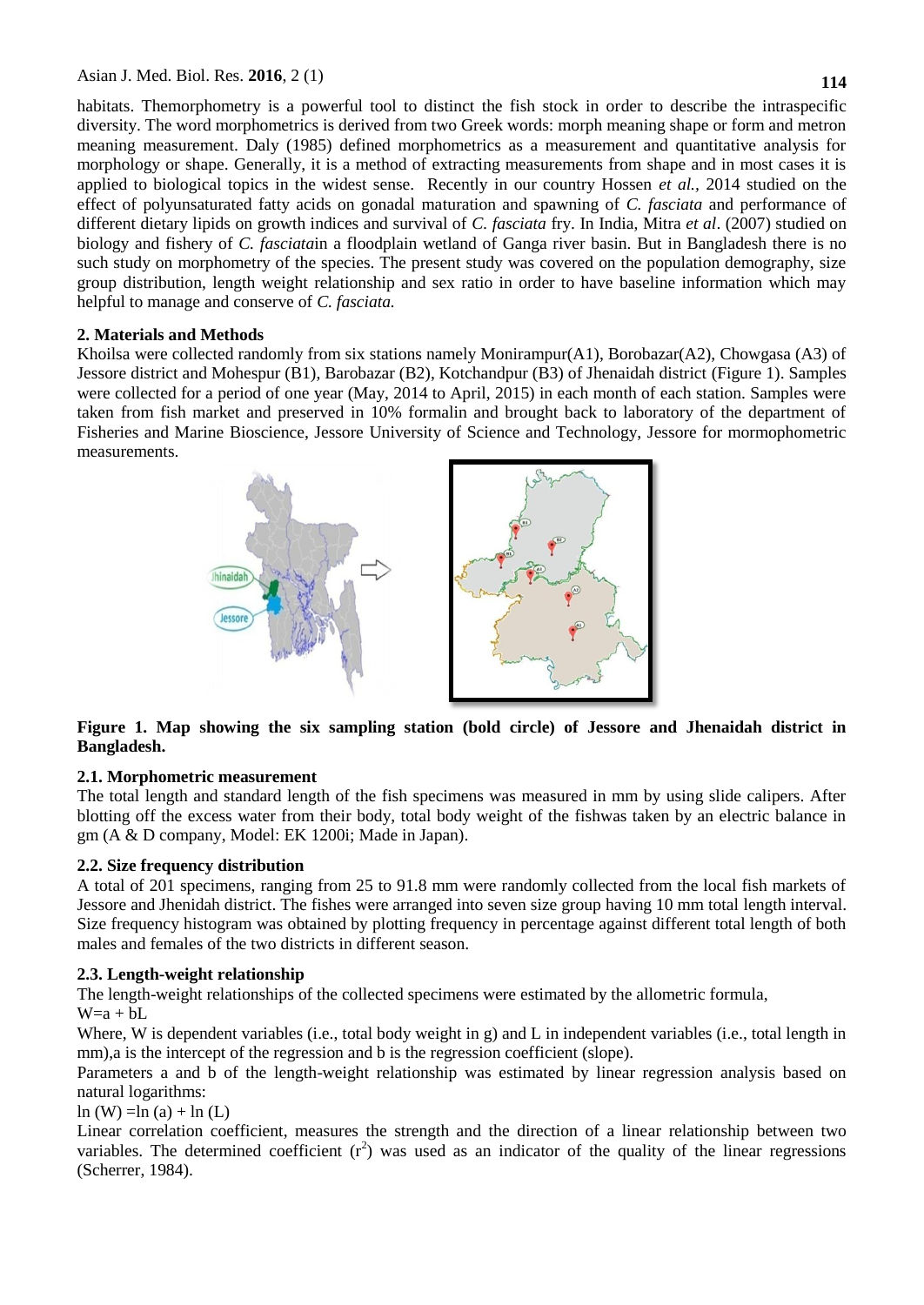The mathematical formula for computing r is:

$$
r = \frac{n \sum xy - (\sum[x)(\sum y)]}{\sqrt{n(\sum x^{(-)2}) - (\sum x)^2} \sqrt{n(\sum y^2) - (\sum y)^2}}
$$

bvalue equal to 3, obtained in liner regressions indicate the isometric growth. b>3 indicate the positive allometric growth b<3 indicate the negative allometric growth

#### **2.4. Sex ratio**

Sexes were separated by external morphology (Swarupet al. 1972): the upper lip of the male is more pronounced and the dorsal ventral fins are more pointed at the posterior while those of the females are rounded. Then the fishes were dissected and confirm the sex by observing the gonads. In other hand, males are more colorful and longer than females. Females are pale gray or silvery color. After identifying the sex of 201 specimens' sex ratio was analyzed by Chi-square  $(\chi^2)$ :

$$
\chi^2 = \frac{\Sigma (O - E) 2}{E}
$$

 $\chi$  E<br>Where, O= observed value and E=expected value

The observed ratio was tested against an expected ratio that is for the difference from the hypothetical ratio 1:1 by the method of F test. Male-female distribution of the fish was observed for different months and season. The formula used for calculating male-female distribution is,

> $\frac{0}{0}$ N N

The obtained data from the experiment was analyzed by using the software Microsoft excel 2007 and presented in tabular and graphical forms.

### **3. Results**

#### **3.1. Population demography**

Females were found a bit smaller in size than males. Among different seasons the specimens were larger in winter. But in monsoon the females were larger than males. The maximum length of the specimens collected from Jhenaidah region was smaller compare to the specimens of Jessore region. The regression parameters *'b*" value in all seasons for all individuals was less than 3 and the value of linear regression was maximum (0.844) for male in summer (Table 1).

| <b>Characters</b>      | $TL^*$     |       | $BW^*$     |       | $Ave^*$           | $\text{Re}g^*$ para* |          | ${\bf R}^2$ |       |
|------------------------|------------|-------|------------|-------|-------------------|----------------------|----------|-------------|-------|
|                        | <b>Max</b> | Min   | <b>Max</b> | Min   | Length            | weight               | a        | b           |       |
| All ind*               | 91.8       | 25.00 | 17.58      | 1.89  | $65.08 \pm 14.32$ | $7.43 \pm 3.09$      | $-2.036$ | 1.592       | 0.853 |
| All male               | 91.8       | 25.00 | 17.58      | 1.89  | $66.41 \pm 14.39$ | $7.40 \pm 3.16$      | $-2.171$ | 1.657       | 0.856 |
| All female             | 90.1       | 28.00 | 16.47      | 1.89  | $63.53 \pm 14.16$ | $7.47 \pm 3.03$      | $-1.943$ | 1.553       | 0.877 |
| All summer             | 72.42      | 25.00 | 8.88       | 1.89  | $57.10 \pm 12.10$ | $5.68 \pm 1.77$      | $-1.685$ | 1.383       | 0.855 |
| $M^*$ summer           | 72.1       | 25.00 | 7.6        | 1.89  | $56.76 \pm 11.59$ | $5.33 \pm 1.59$      | $-1.547$ | 1.290       | 0.822 |
| $F^*$ summer           | 72.42      | 28.00 | 8.88       | 1.89  | $55.10 \pm 13.67$ | $5.78 \pm 2.02$      | $-1.807$ | 1.465       | 0.909 |
| All monsoon            | 82.1       | 30.70 | 14.57      | 2.02  | $61.50 \pm 12.72$ | $6.64 \pm 2.27$      | $-1.924$ | 1.527       | 0.818 |
| $M^*$ monsoon          | 80.9       | 32.9  | 12.12      | 2.0   | $61.10 \pm 14.98$ | $6.23 \pm 2.48$      | $-2.024$ | 1.565       | 0.865 |
| $F^*$ monsoon          | 82.1       | 30.70 | 14.57      | 2.34  | $60.12 \pm 10.25$ | $6.93 \pm 2.02$      | $-1.750$ | 1.448       | 0.822 |
| All winter             | 91.8       | 40.3  | 17.58      | 3.64  | $73.65 \pm 12.54$ | $9.49 \pm 3.18$      | $-2.292$ | 1.739       | 0.802 |
| Male winter            | 91.8       | 46.7  | 17.58      | 4.67  | 74.90±10.05       | $9.49 \pm 3.18$      | $-2.717$ | 1.962       | 0.780 |
| $F^*$ winter           | 90.1       | 40.3  | 16.47      | 3.64  | $72.89 \pm 15.81$ | $9.56 \pm 3.98$      | $-2.102$ | 1.644       | 0.839 |
| All Jessore            | 91.8       | 28.00 | 17.58      | 1.96  | $65.46 \pm 14.39$ | $7.53 \pm 3.39$      | $-2.222$ | 1.693       | 0.850 |
| M <sup>*</sup> Jessore | 91.8       | 32.87 | 17.58      | 2.02  | $66.45 \pm 14.58$ | $7.40 \pm 3.44$      | $-2.406$ | 1.783       | 0.862 |
| F* Jessore             | 90.1       | 28.00 | 25.10      | 22.40 | $65.00 \pm 14.25$ | $7.80 \pm 3.36$      | $-2.038$ | 1.606       | 0.872 |
| All Jhenaidah          | 86.1       | 25    | 14.93      | 1.89  | $63.72 \pm 14.26$ | $7.18 \pm 2.67$      | $-1.833$ | 1.482       | 0.867 |
| M*Jhenaidah            | 86.1       | 25.00 | 14.93      | 1.89  | $66.36 \pm 14.29$ | $7.39 \pm 2.79$      | $-1.892$ | 1.506       | 0.864 |
| $F^*$ Jhenaidah        | 85.02      | 28.00 | 13.77      | 1.89  | $61.75 \pm 14.01$ | $7.07 \pm 2.55$      | $-1.837$ | 1.493       | 0.885 |

**Table 1. Population demography of** *C. fasciata* **collected from different fish market in Jessore and Jinaidah districts.**

Ind\*= Individual, TL\*= Total length, BW\*= Body weight, Par\*=parameters, M\*=Male, F\*=Female, Reg\*=Regression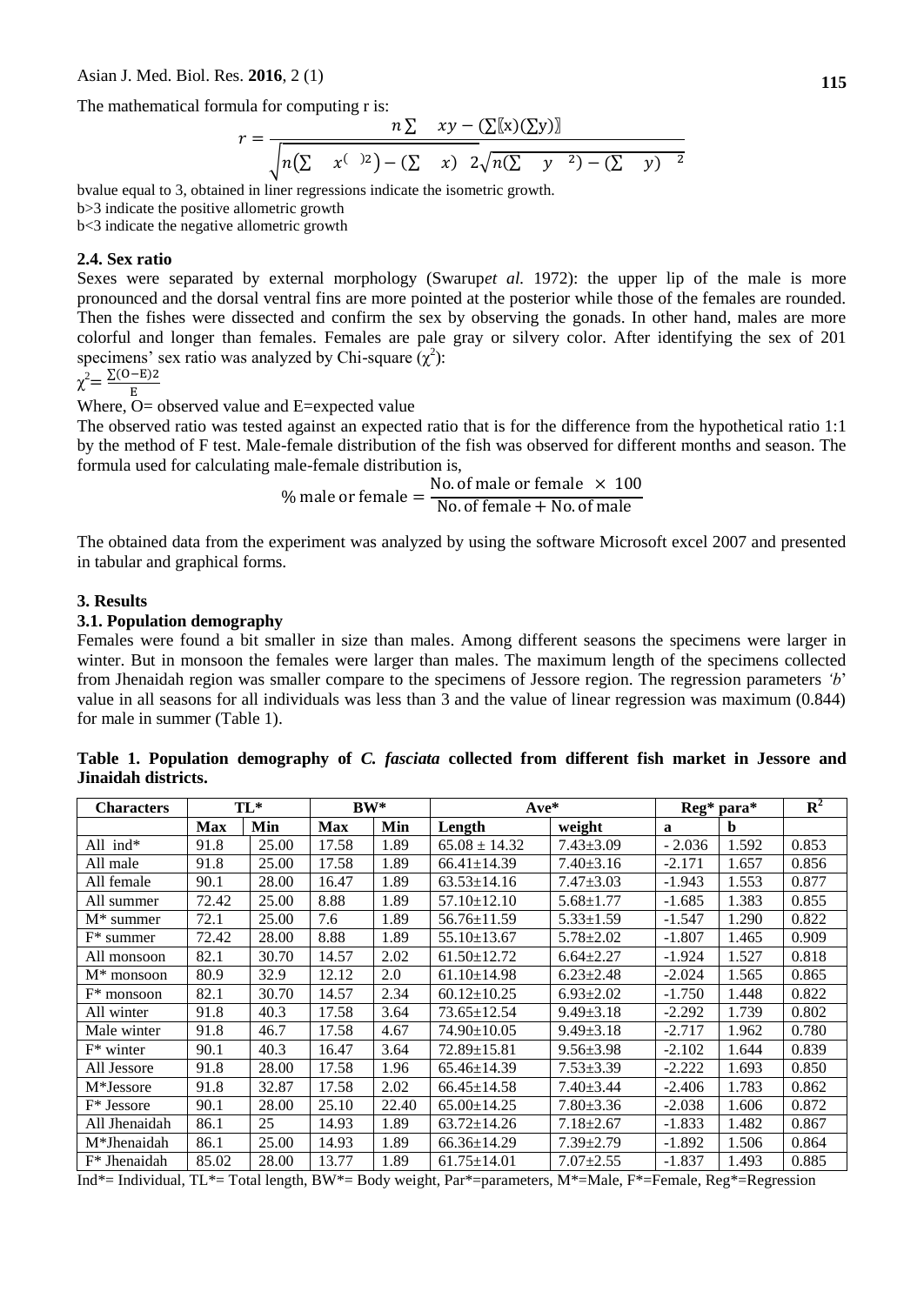#### **3.2. Size group distribution**

The most of the individuals (28.4%) were belong to 55-64 mm size class in length. Very few individuals (only 3%) were below35-44 mm size class (Figure 2A).The maximum males (31.48%) and females (38.71%) were recorded in the size group 65-74 mm and 55-64 mm, respectively (Figure 2B).In summer season, the most individuals (47.55%) were found in the size group 55-64 mm and there was no specimen recorded which size group is  $>75$  mm (Figure 3). The size group 55-64 mm represent the maximum individuals (36.99%) in monsoon season and there was no specimen found under the size group of >84 mm. The maximum individuals (34.29%) in winter season were observed in 75-84 mm size group and no specimen was recorded in size group of 25-34 mm (Figure 3). In Jessore and Jhenaidah district the most of the individuals (32.74% and 32.95%) were reported in 55-64 mm and 65-74 mm size group respectively (Figure 4).



**Figure 2. Size class distribution for all individual (A) and for male and female (B) of** *C. fasciata* **collected from Jessore and Jhenaidah fish market.**



**Figure 3. Size class distribution for all individual in summer monsoon and winter season of** *C. fasciata* **collected from Jessore and Jhenaidah fish market.**



**Figure 4. Size class frequency distribution for total individuals of** *C. fasciata* **collected in Jessore and Jhenaidah fish market during May, 2014 to April, 2015.**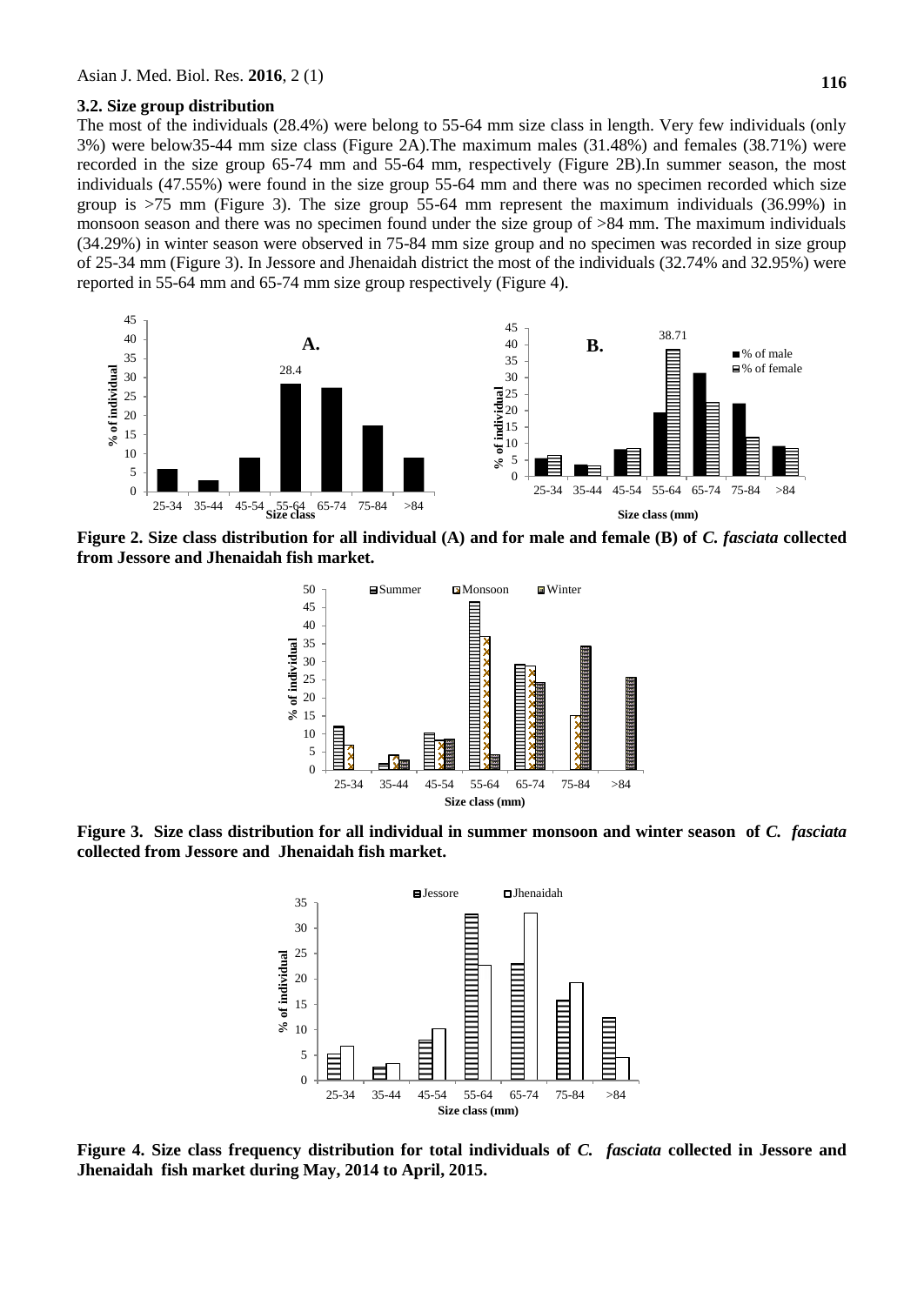**117**

### **3.3. Length-weight relationship**

The regression line of log length (mm) and log weight (mm) was found to be linear and negative in case of sex wise, season wise and district wise specimens of *Colisa fasciata*. Linear relationship between log length (mm) and log weight (g) is shown in Figure 5, Figure 6 and Figure 7.



**Figure 5. Length weight relation of male and female of** *Colisa fasciata* **collected from Jessore and Jhenaidah district.**



**Figure 6. Length weight relation of** *Colisa fasciata* **in different season collected from Jessore and Jhenaidah district.**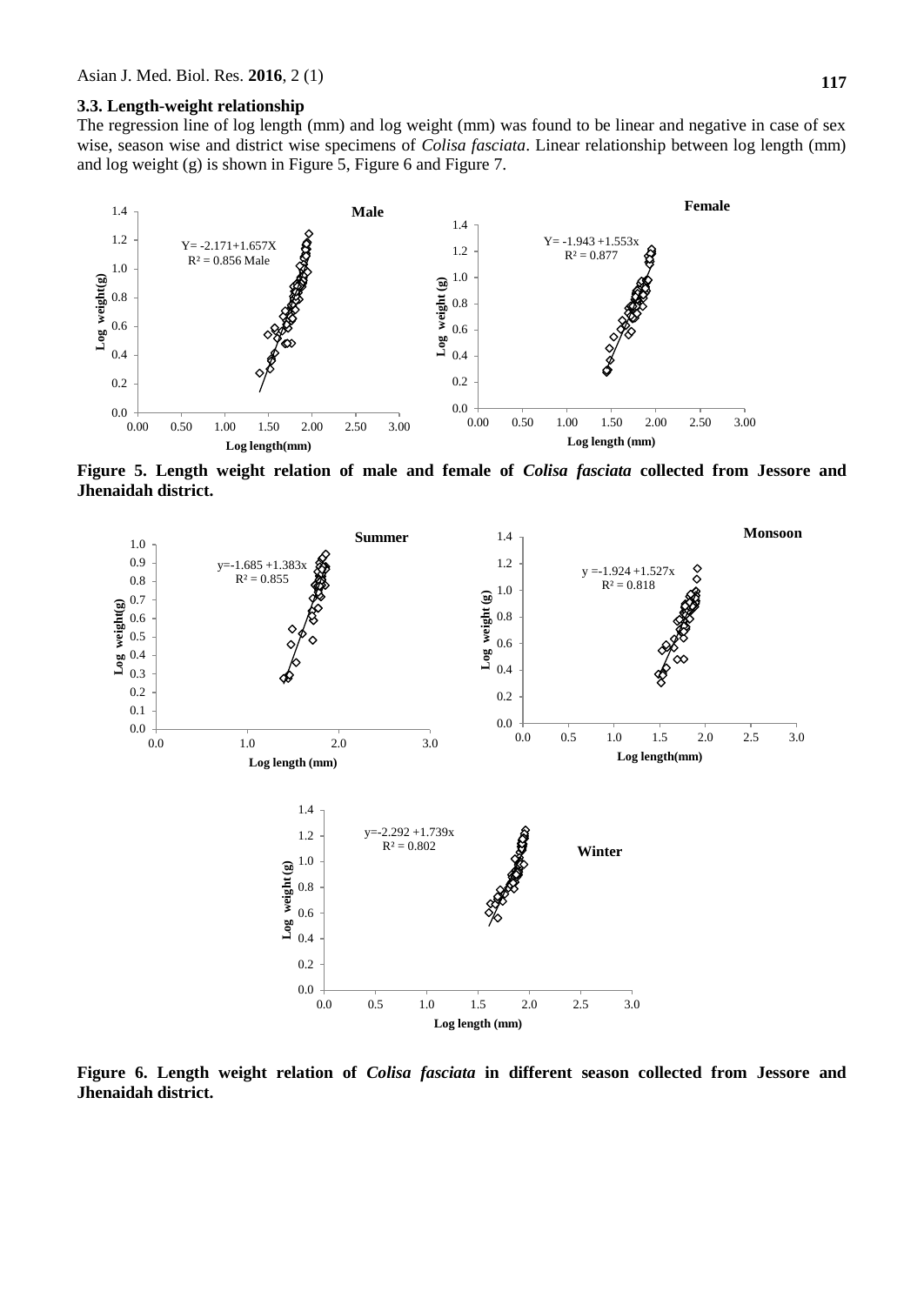

**Figure 7. Length weight relation of** *Colisa fasciata***collected from Jessore and Jhenaidah district.**

#### **3.4. Sex ratio**

Among the 201 specimens, 108 and 93 were observed to be male and female, respectively (Table 2). The overall sex ratio of *C. fasciata* for the whole sample captured over a period of 12 months was significantly in favor of males. The sex ratio ranged from 1:0.43 to 1:2.2 with an overall ratio of 1:0.86. In March females were dominated over male and the sex ratio (male: female) was recorded 1: 2.2. Chi square  $(\chi^2)$  was used to test whether the sex ratio observed were significantly different from the expected sex ratio of 1:1. Overall males showed non-significant over females. But in November males showed the significant (P<0.01) dominance over females (Table 2).In seasonal sex distribution there were no significant variation noticed (Table 3).

| <b>Month</b>                                 | No. of found                               | <b>Male</b> | Female         | %Male                       | %Female | M: F   | $\overline{X^2}$ | <b>Remark</b> |
|----------------------------------------------|--------------------------------------------|-------------|----------------|-----------------------------|---------|--------|------------------|---------------|
| May                                          | 15                                         | 9           | 6              | 60                          | 40      | 1:0.67 | 0.60             | <b>NS</b>     |
| June                                         | 13                                         | 7           | 6              | 53.8                        | 46.2    | 1:0.85 | 0.08             | <b>NS</b>     |
| July                                         | 13                                         | 6           | 7              | 46.2                        | 53.8    | 1:1.17 | 0.08             | <b>NS</b>     |
| August                                       | 12                                         |             | 7              | 41.7                        | 58.3    | 1:1.40 | 0.03             | <b>NS</b>     |
| September                                    | 23                                         | 12          | 11             | 52.2                        | 47.8    | 1:0.91 | 0.04             | <b>NS</b>     |
| October                                      | 12                                         | 6           | 6              | 50.0                        | 50.0    | 1:1    | 0.00             | <b>NS</b>     |
| November                                     | 33                                         | 23          | 10             | 69.7                        | 30.3    | 1:0.43 | 5.12             | $S^{**}$      |
| December                                     | 16                                         | 10          | 6              | 62.5                        | 37.5    | 1:0.60 | 1.00             | <b>NS</b>     |
| January                                      | 11                                         | 6           |                | 54.5                        | 45.5    | 1:0.83 | 0.09             | <b>NS</b>     |
| February                                     | 10                                         | 4           | 6              | 40                          | 60      | 1:1.50 | 0.40             | <b>NS</b>     |
| March                                        | 16                                         |             | 11             | 31.3                        | 68.8    | 1:2.20 | 2.25             | <b>NS</b>     |
| April                                        | 27                                         | 15          | 12             | 55.6                        | 44.4    | 1:0.80 | 0.33             | <b>NS</b>     |
| Overall                                      | 201                                        | 108         | 93             | 53.7                        | 46.3    | 1:0.86 | 1.119            | <b>NS</b>     |
| $\overline{H}$ $\overline{H}$ $\overline{H}$ | $\cdot$ $\sim$<br>$\mathbf{v}$<br>$\sim$ . | $-1.1.1.$   | $\cdot$ $\sim$ | $\sim$ $\sim$ $\sim$ $\sim$ |         |        |                  |               |

**Table 2. Monthly variation of sex ratio (male: female) of** *C. fasciata***.**

 $X^2$  = Chi square, NS = Non Significant, S<sup>\*\*</sup> = significant at 1% level

**Table 3. Seasonal variation of sex ratio (male: female) of** *C. fasciata***.**

| <b>Season</b> | No. of found | Male | Female | %Male | %Female | M: F                | XZ              | <b>Remark</b> |
|---------------|--------------|------|--------|-------|---------|---------------------|-----------------|---------------|
| Summer        | 58           | 29   | 29     | 50.0  | 50.0    | $\vert \cdot \vert$ | $0.00\,$        | NS            |
| Monsoon       |              | 36   | $\sim$ | 49.3  | 50.7    | 1:1.02              | $0.01\,$        | NS            |
| Winter        | 70           | 43   | $\sim$ | 61.4  | 38.6    | 1:0.62              | 3.66            | NS            |
| Total         | 201          | 108  | 93     | 53 7  | 46.3    | l: 0.86             | $\overline{12}$ | NS            |

*Χ 2* = Chi square, NS =Non Significant

### **4. Discussion**

### **4.1. Population demography of** *C. fasciata*

In the present study the maximum and minimum length of the species was recorded 91.8 mm and 25 mm respectively during sampling period (Table 1). This finding was not supported by Menon (1999) and Talwar and Jhingran (1991). Menon (1999) reported that the maximum length for *Colisa fasciata* is 125 mm and Talwar and Jhingran (1991) also reported that the species attains a length about 120 mm. The results was more or less supported by Mitra*et al*. (2007). They recorded the maximum length for the species is 97 mm in Ganga River,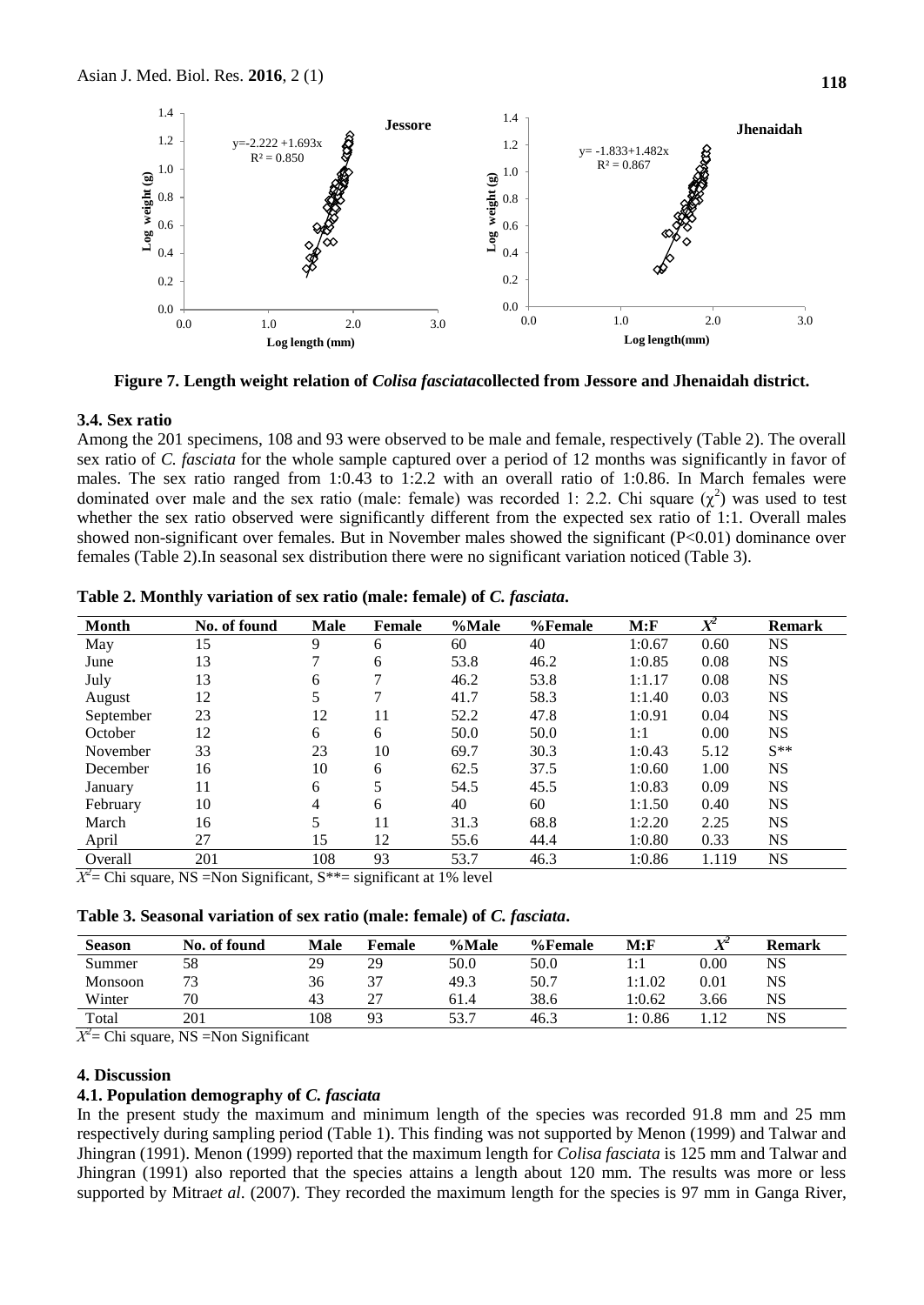India. The size of the male and female was observed in the present study 91.8 mm and 90.1 mm. The females are little smaller than males in the present study which is similar to the findings of Mitra *et al.* (2007) in case of the same species in India. The average length of male and female of *C. fasciata* was recorded 66.41±14.39 mm and 63.41±14.16 mm in the present study. This also indicates that a fully grown male is larger size than female. In the summer, monsoon and winter season there was slight variation in the length of the specimen due to environmental condition in greater Jessore region. In summer the maximum and minimum length was found 72.1 mm and 25.00 mm for male and 72.42 mm and 28.00 mm for female. But in monsoon and winter season the maximum length for male 80.9 mm and 91.8 mm and for female 82.10 mm and 90.1 mm, respectively. In case of average length  $(57.10\pm12.10)$  of the specimen in summer season was smaller than the average length  $(73.65\pm12.54)$  in winter season in this paper (Table 1). Among summer, monsoon and winter season the specimens were larger in size in winter than the two. But in monsoon the females were larger than males. In case of all individuals collected from Jessore and Jhenaidah district there was slight variation in the average length. The average length of the fish in Jessore and Jhenaidah district was  $65.46 \pm 14.39$  and  $63.72 \pm 14.26$  mm, respectively (Table 1). The maximum length of the specimens collected from Jhenaidah region was little smaller compare to the specimens of Jessore region.

### **4.2. Size group distribution of** *C. fasciata*

From the present study it is showed that all the species was observed less than 25 to 92 mm in length.In aspects of seasonal size class distribution of *C. fasciata* for all individuals, they were evenly distributed in summer, monsoon and winter season. In summer and monsoon season, most of the individuals were under the size group 55-64 mm. There was no specimen in summer season >75 mm and in monsoon season >84 mm in length. In winter season no specimen was recorded in size group of 25-34 mm (Figure 3). In Jessore and Jhenaidah district the most of the individuals (32.74% and 32.95%) were reported in 55-64 mm and 65-74 mm size group respectively (Figure 4).

#### **4.3. Length weight relationship**

The relationship is also useful in differentiating populations as variations occur in populations of different localities (Le Cren, 1951; Chonder, 1972). According to Hile (1936) and Martin (1949) the values of the exponent '*b*' usually remain between 2.5 and 4.0 and in majority of the cases the value was not equal to'3'. Considering the closeness of the value and the possible influence of sex and other internal and external factors on growth, as described by Le Cren (1951). Mitra *et al*. (2007) reported that the exponent "*b*" and regression  $(R<sup>2</sup>)$  obtained in the length weight relation for male and female separately were highly significant. They reported that the equation for log weight =3.0207 log length- 4.7137;  $R^2 = 0.92$  for female and log weight =2.7868 log length- 4.2865;  $R^2 = 0.9272$  for male. This result indicated that positive allometric growth of the species. Verghese (1961) and Talwar (1962) also reported the positive relation of the species. The present study of *C. fasciata* showed that the values of the exponent '*b*' value1.657,  $R^2 = 0.856$  and for femaleexponent '*b*' value 1.553,  $R^2 = 0.877$ . This result indicates that the negative allometric growth of the species. These findings were not supported by Mitra *et al*. (2007) and Verghese (1961) and Talwar (1962). The present study of *C. fasciata*  showed that the value of regression coefficient '*b*' tends to be bit higher during winter season than summer and monsoon season. There was no significant variation of  $R^2$  value in three seasons. In Jessore and Jhenaidah district regression  $R^2$  was obtained 0.850 and 0.867 respectively. There was closeness of the value of regression  $R^2$  in both districts.

#### **4.4. Sex ratio**

In the present study the overall sex ratio of *C. fasciata* was significantly in favor of males (male: female=1:0.86) indicating more males than females (Table 2) which is supported by Mitra *et al*. (2007) who reported that the overall sex ratio of the same fish in favor of males in India. This indicates that there were more males than females in the population. However, the deviation from expected 1:1 (male: female ratio) is to be attributed as differential growth (Haefner, 1990) or segregation by sex and size according to depth, temperature, and other environmental factor.

#### **5. Conclusions**

*Colisa fasciata* has gained importance for its food and ornamental value. The maximum and minimum length of the species was 98.1 and 25 mm, respectively. Females were little smaller than males. The maximum length of the specimen collected from Jhenaidah district was little smaller compare to Jessore district. The sampled male species was mostly belonging to the size class 65-74 mm and the female species mostly belong to the 55-64 mm